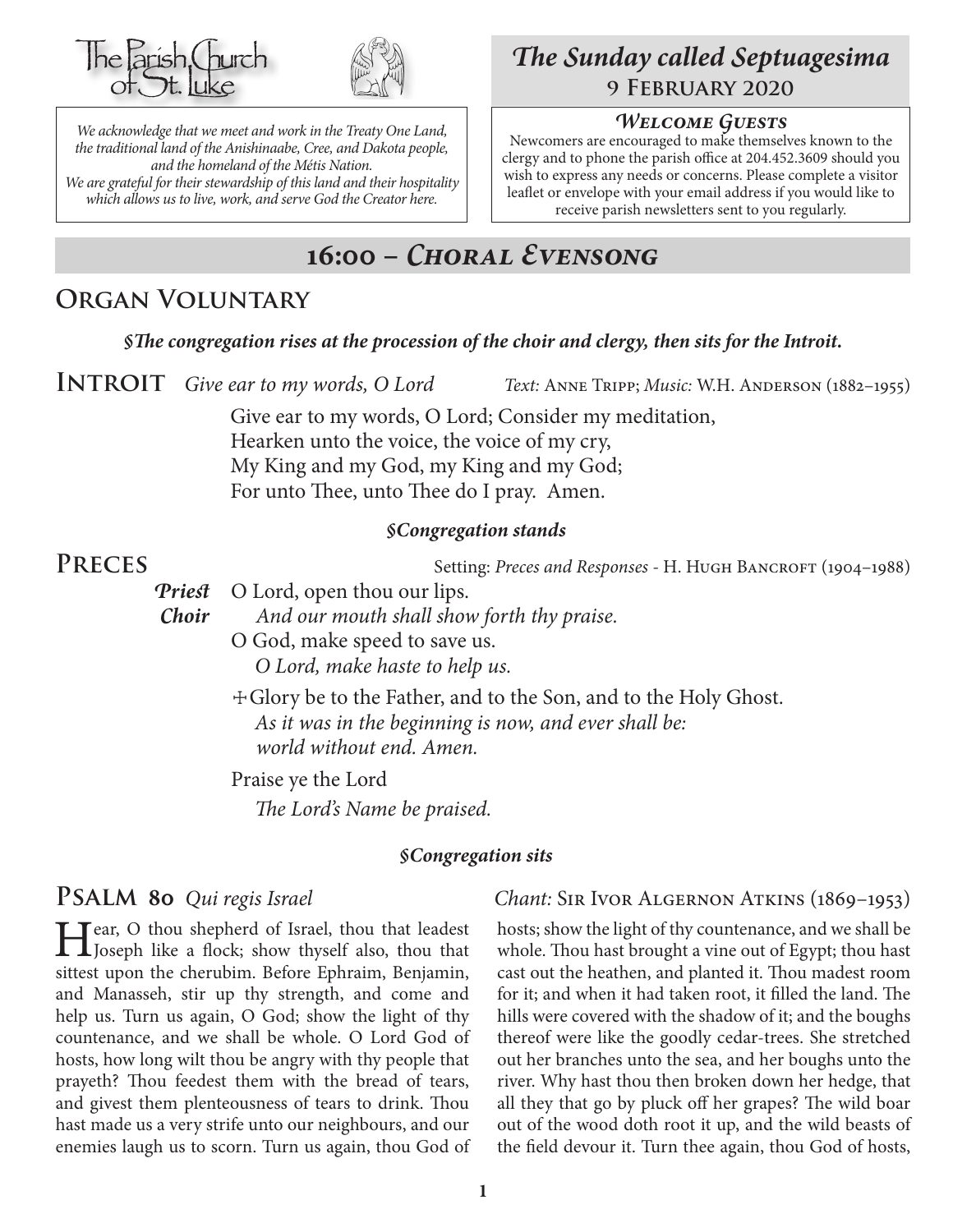look down from heaven, behold, and visit this vine, and the place of the vineyard that thy right hand hath planted, and the branch that thou madest so strong for thyself. It is burnt with fire, and cut down; and they shall perish at the rebuke of thy countenance. Let thy hand be upon the man of thy right hand, and upon the son of man, whom thou madest so strong for thine own self. And so will not we go back from thee; O let us live, and we shall call upon thy Name. Turn us again, O Lord God of hosts; show the light of thy countenance, and we shall be whole.

☩Glory be to the Father, and to the Son, and to the Holy Ghost. As it was in the beginning is now, and ever shall be: world without end. Amen

#### **First Lesson** *Genesis 2.4–end*

These are the generations of the heavens and the earth<br>when they were created. In the day that the Lord<br>Codewood the weak the local theory is how we short God made the earth and the heavens, <sup>5</sup>when no plant of the field was yet in the earth and no herb of the field had yet sprung up — for the Lord God had not caused it to rain upon the earth, and there was no one to till the ground; 6 but a stream would rise from the earth, and water the whole face of the ground — 7 then the Lord God formed man from the dust of the ground, and breathed into his nostrils the breath of life; and the man became a living being. 8 And the Lord God planted a garden in Eden, in the east; and there he put the man whom he had formed. 9 Out of the ground the Lord God made to grow every tree that is pleasant to the sight and good for food, the tree of life also in the midst of the garden, and the tree of the knowledge of good and evil. <sup>10</sup>A river flows out of Eden to water the garden, and from there it divides and becomes four branches. 11The name of the first is Pishon; it is the one that flows around the whole land of Havilah, where there is gold; <sup>12</sup>and the gold of that land is good; bdellium and onyx stone are there.  $13$ The name of the second river is Gihon; it is the one that flows around the whole land of Cush. <sup>14</sup>The name of the third river is Tigris, which flows east of Assyria. And the fourth river is the Euphrates. 15The Lord God

took the man and put him in the garden of Eden to till it and keep it. 16And the Lord God commanded the man, 'You may freely eat of every tree of the garden; 17but of the tree of the knowledge of good and evil you shall not eat, for in the day that you eat of it you shall die.' <sup>18</sup>Then the Lord God said, 'It is not good that the man should be alone; I will make him a helper as his partner.' <sup>19</sup>So out of the ground the Lord God formed every animal of the field and every bird of the air, and brought them to the man to see what he would call them; and whatever the man called each living creature, that was its name. <sup>20</sup>The man gave names to all cattle, and to the birds of the air, and to every animal of the field; but for the man there was not found a helper as his partner. <sup>21</sup>So the Lord God caused a deep sleep to fall upon the man, and he slept; then he took one of his ribs and closed up its place with flesh. 22And the rib that the Lord God had taken from the man he made into a woman and brought her to the man. 23Then the man said, 'This at last is bone of my bones and flesh of my flesh; this one shall be called Woman, for out of Man this one was taken.<sup>' 24</sup>Therefore a man leaves his father and his mother and clings to his wife, and they become one flesh. 25And the man and his wife were both naked, and were not ashamed.

#### **Magnificat** *(St. Luke 1.46–55) §stand*

#### Setting: Evening Service in D Major - CHARLES WOOD (1866-1926)

My soul doth magnify the Lord, and my spirit hath<br>the projection God my Saviour. For he hath regarded<br>the distance of his hardwards as Foundated from the lowliness of his handmaiden. For behold, from henceforth all generations shall call me blessed. For he that is mighty hath magnified me; and holy is his Name. And his mercy is on them that fear him throughout all generations. He hath showed strength with his arm; he

hath scattered the proud in the imagination of their hearts. He hath put down the mighty from their seat, and hath exalted the humble and meek. He hath filled the hungry with good things; and the rich he hath sent empty away. He remembering his mercy hath holpen his servant Israel; As he promised to our forefathers, Abraham and his seed for ever.

☩Glory be to the Father, and to the Son, and to the Holy Ghost.

As it was in the beginning is now, and ever shall be: world without end. Amen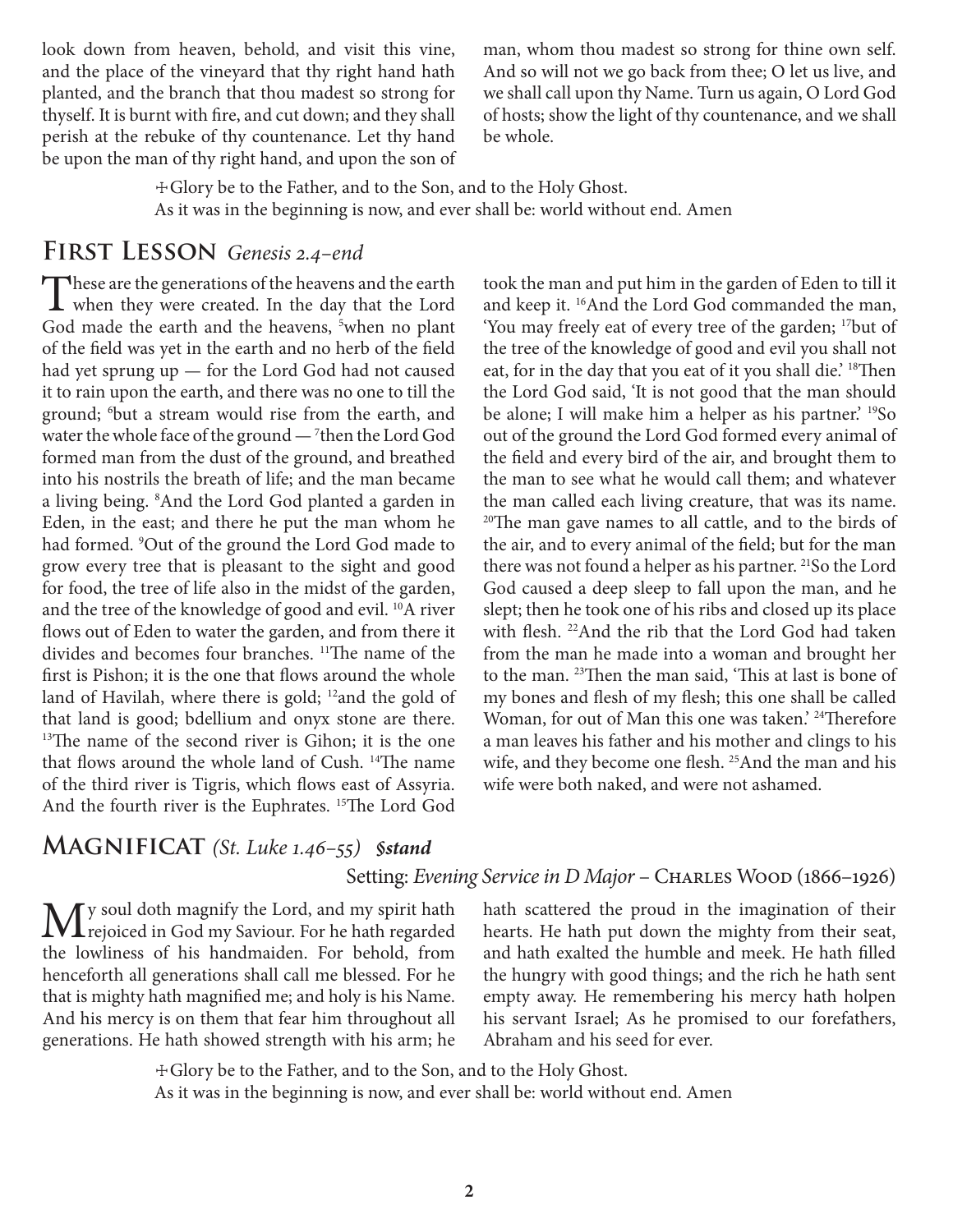# **Second Lesson** *Mark 10.1–16 §sit*

He left that place and went to the region of Judea and<br>beyond the Jordan. And crowds again gathered around him; and, as was his custom, he again taught them. 2 Some Pharisees came, and to test him they asked, 'Is it lawful for a man to divorce his wife?' 3 He answered them, 'What did Moses command you?' <sup>4</sup>They said, 'Moses allowed a man to write a certificate of dismissal and to divorce her.' 5 But Jesus said to them, 'Because of your hardness of heart he wrote this commandment for you. 6 But from the beginning of creation, "God made them male and female." 7 "For this reason a man shall leave his father and mother and be joined to his wife, <sup>8</sup> and the two shall become one flesh." So they are no longer two, but one flesh. <sup>9</sup>Therefore what God has joined together, let no one separate.<sup>' 10</sup>Then in the house the disciples asked him again about this matter. 11He said to them, 'Whoever divorces his wife and marries another commits adultery against her; <sup>12</sup>and if she divorces her husband and marries another, she commits adultery.' 13People were bringing little children to him in order that he might touch them; and the disciples spoke sternly to them. 14But when Jesus saw this, he was indignant and said to them, 'Let the little children come to me; do not stop them; for it is to such as these that the kingdom of God belongs. 15Truly I tell you, whoever does not receive the kingdom of God as a little child will never enter it.' 16And he took them up in his arms, laid his hands on them, and blessed them.

## **Nunc Dimittis** *(St. Luke 2.29–32) §stand*

Lord, now lettest thou thy servant depart in peace,<br>
Laccording to thy word. For mine eyes have seen thy salvation, which thou hast prepared before the face of

all people; To be a light to lighten the Gentiles, and to be the glory of thy people Israel.

☩Glory be to the Father, and to the Son, and to the Holy Ghost. As it was in the beginning is now, and ever shall be: world without end. Amen

# **Apostles' Creed** *§remain standing - said by all*

- *Priest* I believe in God,
	- *All* **the Father Almighty, Maker of heaven and earth: And in Jesus Christ his**  only Son our Lord, Who was conceived by the Holy Ghost, Born of the **Virgin Mary, Suffered under Pontius Pilate, Was crucified, dead, and buried: He descended into hell; The third day he rose again from the dead; He ascended into heaven, And sitteth on the right hand of God the Father Almighty; From thence he shall come to judge the quick and the dead. I believe in the Holy Ghost; The holy Catholic Church; The Communion of**  Saints; The Forgiveness of sins;  $\pm$ The Resurrection of the body, And the **Life everlasting. Amen.**

## **Versicles and Lesser Litany** *§congregation kneels, the priest and choir standing*

*Priest* The Lord be with you.

*Choir And with thy spirit.* Let us pray.  *Lord, have mercy upon us. Christ have mercy upon us. Lord, have mercy upon us.*

# **Lord's Prayer** *- said by all*

*All* **Our Father, who art in heaven, hallowed be thy name, thy kingdom come, thy will be done, on earth as it is in heaven. Give us this day our daily bread. And forgive us our trespasses, as we forgive those who trespass**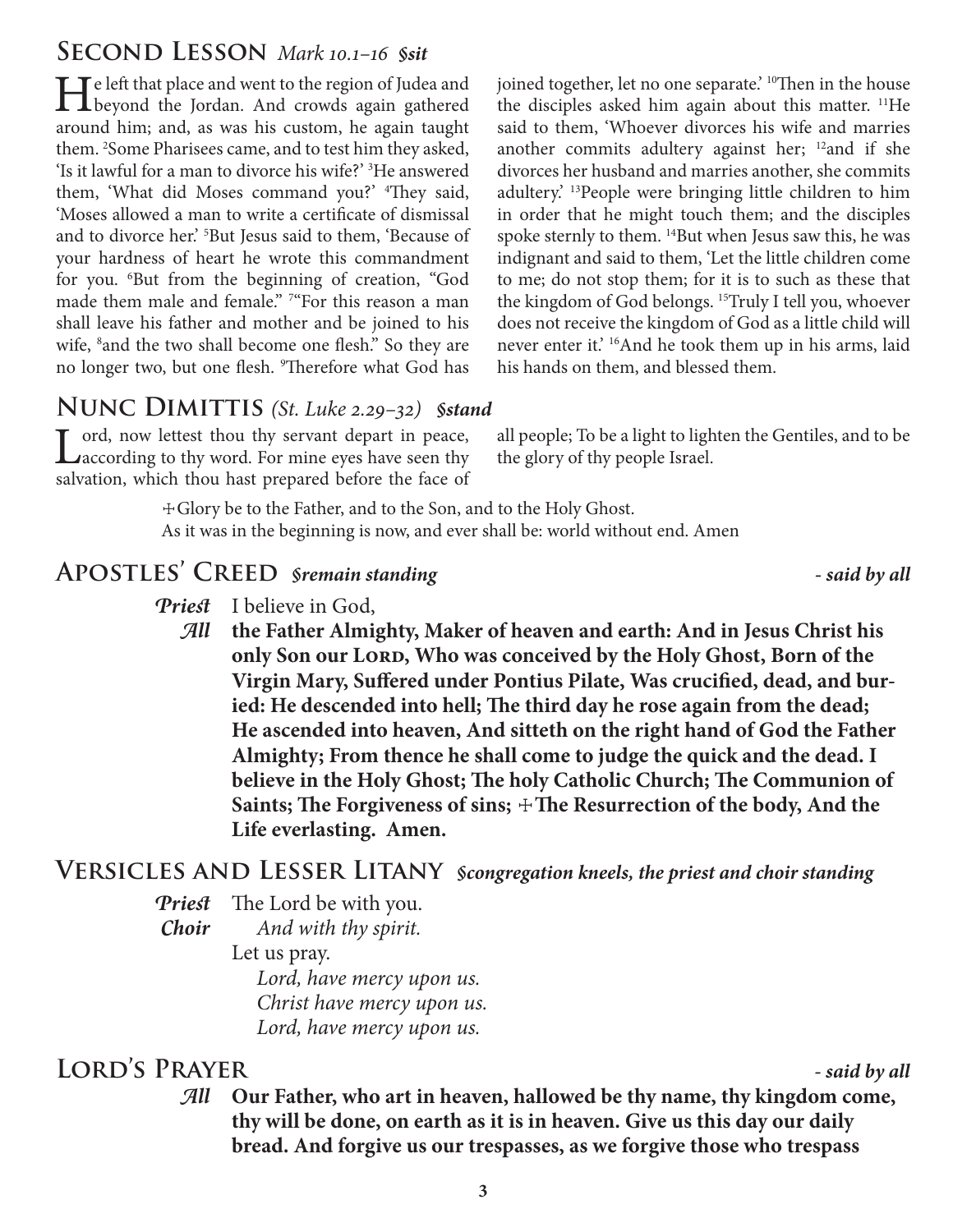**against us. And lead us not into temptation, but deliver us from evil. For thine is the kingdom, the power, and the glory, for ever and ever.** *Amen.*

### **Suffrages**

- *Priest* O Lord, show thy mercy upon us.
- *Choir And grant us thy salvation.*
	- O Lord, save the Queen.  *And mercifully hear us when we call upon thee.* Endue thy ministers with righteousness.

 *And make they chosen people joyful.*

O Lord, save thy people.

 *And bless thine inheritance.*

Give peace in our time, O Lord.

 *Because there is none other that ruleth the world, but only thou, O God!*

O God, make clean our hearts within us.  *And take not thy Holy Spirit from us.*

#### **First Collect** *The Sunday called Septuagesima*

*Priest* O Lord, we beseech thee favourably to hear the prayers of thy people; that we, who are justly punished for our offences, may be mercifully delivered by thy goodness, for the glory of thy Name; through Jesus Christ our Saviour, who liveth and reigneth with thee and the Holy Spirit, ever one God, world without end. *Amen.*

#### **Second Collect** *for Peace*

**Priest** O God, from whom all holy desires, all good counsels, and all just works do proceed, Give unto thy servants that peace which the world cannot give; that our hearts may be set to obey thy commandments, and also that by thee we being defended from the fear of our enemies may pass our time in rest and quietness; through the merits of Jesus Christ our Saviour. *Amen.*

#### **Third Collect** *for Aid against all Perils*

*Priest* Lighten our darkness, we beseech thee, O Lord; and by thy great mercy defend us from all perils and dangers of this night; for the love of thy only Son, our Saviour Jesus Christ. *Amen.*

#### *§all are seated*

**ANTHEM** *O Lord, the maker of all things Text:* The King's Primer, 1545 *Music:* WILLIAM MUNDY (1530–1591), *edited by* PETER LE HURAY (1930–1992)

> O Lord, the Maker of all things, We pray thee now in this evening us to defend through thy mercy from all deceits of our enemies; let neither us deluded be, Good Lord, with dream or fantasy, our hearts waking in thee thou keep, that we in sin fall not on sleep, O Father, through thy blessed Son grant us this our petition, to whom with the Holy Ghost always in heav'n and earth be laud and praise. Amen.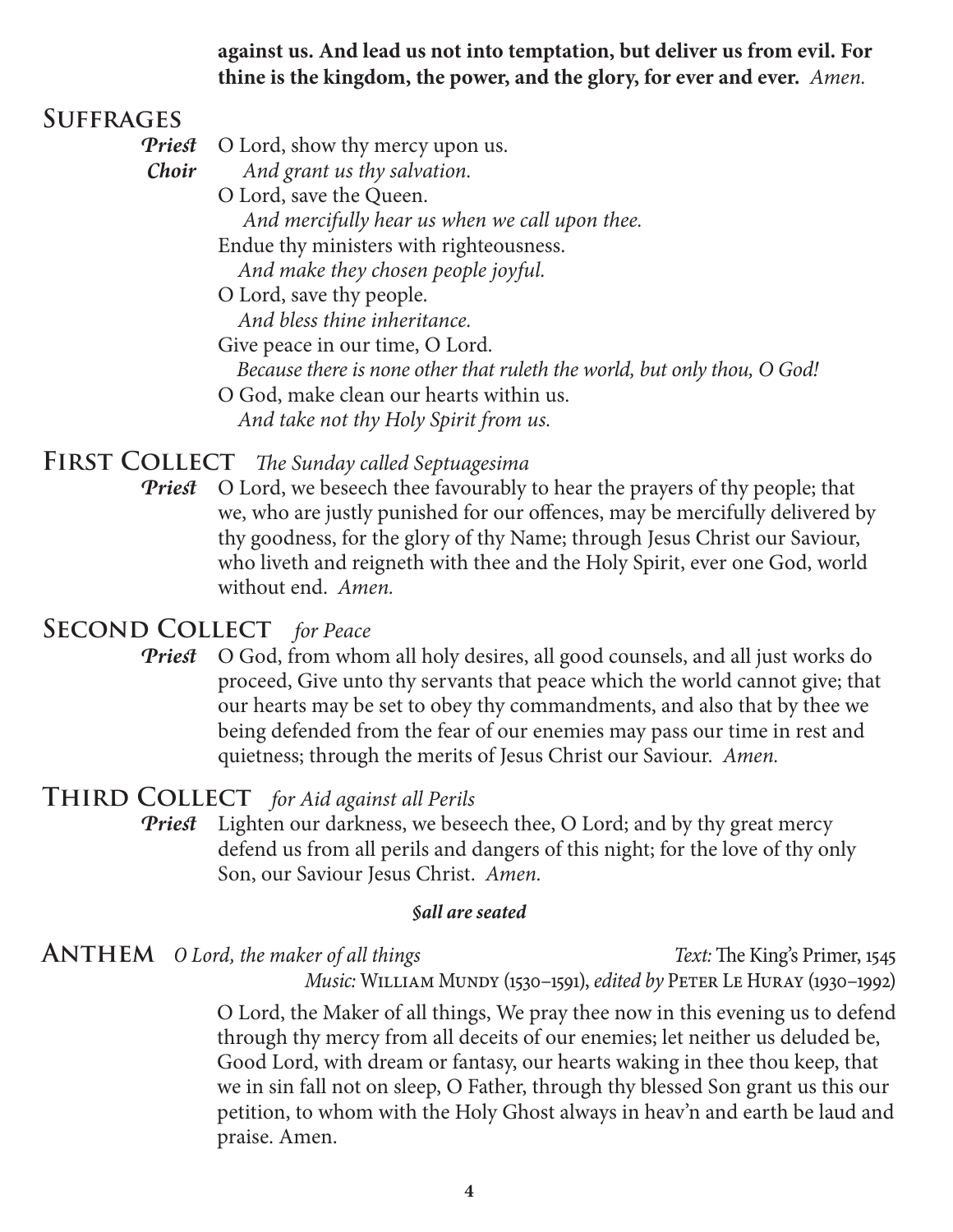**Prayer** *for the Queen and the Commonwealth §kneel*

*Priest* Almighty God, the fountain of all goodness, we humbly beseech thee to bless our Sovereign Lady, Queen Elizabeth, the Parliaments of the Commonwealth, and all who are set in authority under her; that they may order all things in wisdom, righteousness, and peace, to the honour of thy holy Name, and the good of thy Church and people; through Jesus Christ our Lord. *Amen.*

## **Prayer** *for the Clergy and People*

*All* **Almighty and everlasting God, from whom cometh every good and perfect gift: Send down upon our Bishops and Clergy, and all Congregations committed to their charge, the healthful Spirit of thy grace; and that they may truly please thee, pour upon them the continual dew of thy blessing. Grant this, O Lord, for the honour of our Advocate and Mediator, Jesus Christ.** *Amen.*

## **Prayer** *at Eventide*

*All* **O Lord, support us all the day long of this troublous life, until the shadows lengthen and the evening comes, the busy world is hushed, the fever of life is over, and our work is done. Then, Lord, in thy mercy, grant us safe lodging, a holy rest, and peace at the last; through Jesus Christ our Lord.**  *Amen.*

#### *§During the hymn following, a collection will be received.*

**HYMN** *Angel-voices ever singing § stand* Angel Voices 85 85 843

*(New English Hymnal) Words:* Francis Pott (1832–1909); *Music:* E.G. Monk (1819–1900)



- **1 Angel-voices ever singing round thy throne of light, Angel-harps for ever ringing, rest not day nor night; Thousands only live to bless thee And confess thee Lord of might.**
- **2 Thou who art beyond the farthest mortal eye can scan, Can it be that thou regardest songs of sinful man? Can we know that thou art near us, And wilt hear us? Yes, we can.**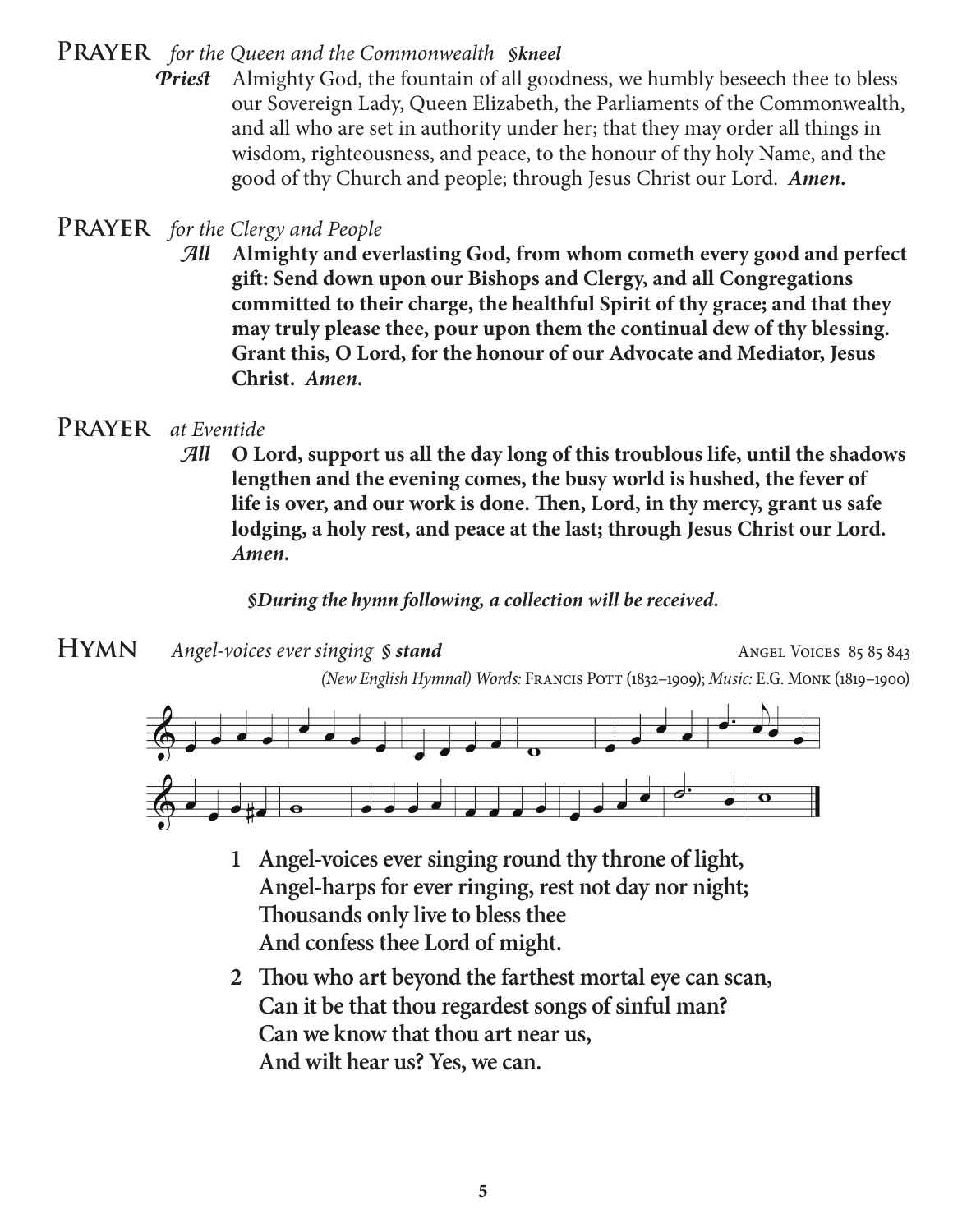- **3 For we know that thou rejoicest o'er each work of thine; Thou didst ears and hands and voices for thy praise design; Craftsman's art and music's measure For thy pleasure all combine.**
- **4 In thy house, great God, we offer of thine own to thee; And for thine acceptance proffer all unworthily Hearts and minds and hands and voices In our choicest psalmody.**
- **5 Honour, glory, might and merit thine shall ever be, Father, Son and Holy Spirit, Blessed Trinity. Of the best which thou hast given Earth and heaven render thee. Amen.**

## **Offertory Sentence**

- *Priest* All things come of thee, O Lord.
	- *All* **And of thine own have we given thee.**
- **Prayer** *a General Thanksgiving §all kneel*
	- *Priest* Let us pray.
		- *All* **Almighty God, Father of all mercies, We thine unworthy servants do give thee most humble and hearty thanks For all thy goodness and loving-kindness To us and to all people; We bless thee for our creation, preservation, and all the blessings of this life; But above all for thine inestimable love In the redemption of the world by our Lord Jesus Christ; For the means of grace, And for the hope of glory. And we beseech thee, give us that due sense of all thy mercies, That our hearts may be unfeignedly thankful, And that we show forth thy praise, Not only with our lips, but in our lives; By giving up ourselves to thy service, And by walking before thee in holiness and righteousness all our days; Through Jesus Christ our Lord, To whom, with thee and the Holy Ghost, be all honour and glory, world without end. Amen.**

## **Prayer** *of St. Chrysostom*

*All* **Almighty God, who hast given us grace at this time with one accord to make our common supplications unto thee; and dost promise that when two or three are gathered together in thy Name thou wilt grant their requests: Fulfil now, O Lord, the desires and petitions of thy servants, as may be most expedient for them; granting us in this world knowledge of thy truth, and in the world to come life everlasting. Amen.**

# **The Grace**

*Priest*  $\pm$  The grace of our Lord Jesus Christ, and the love of God, and the fellowship of the Holy Ghost, be with us all evermore. *Amen.*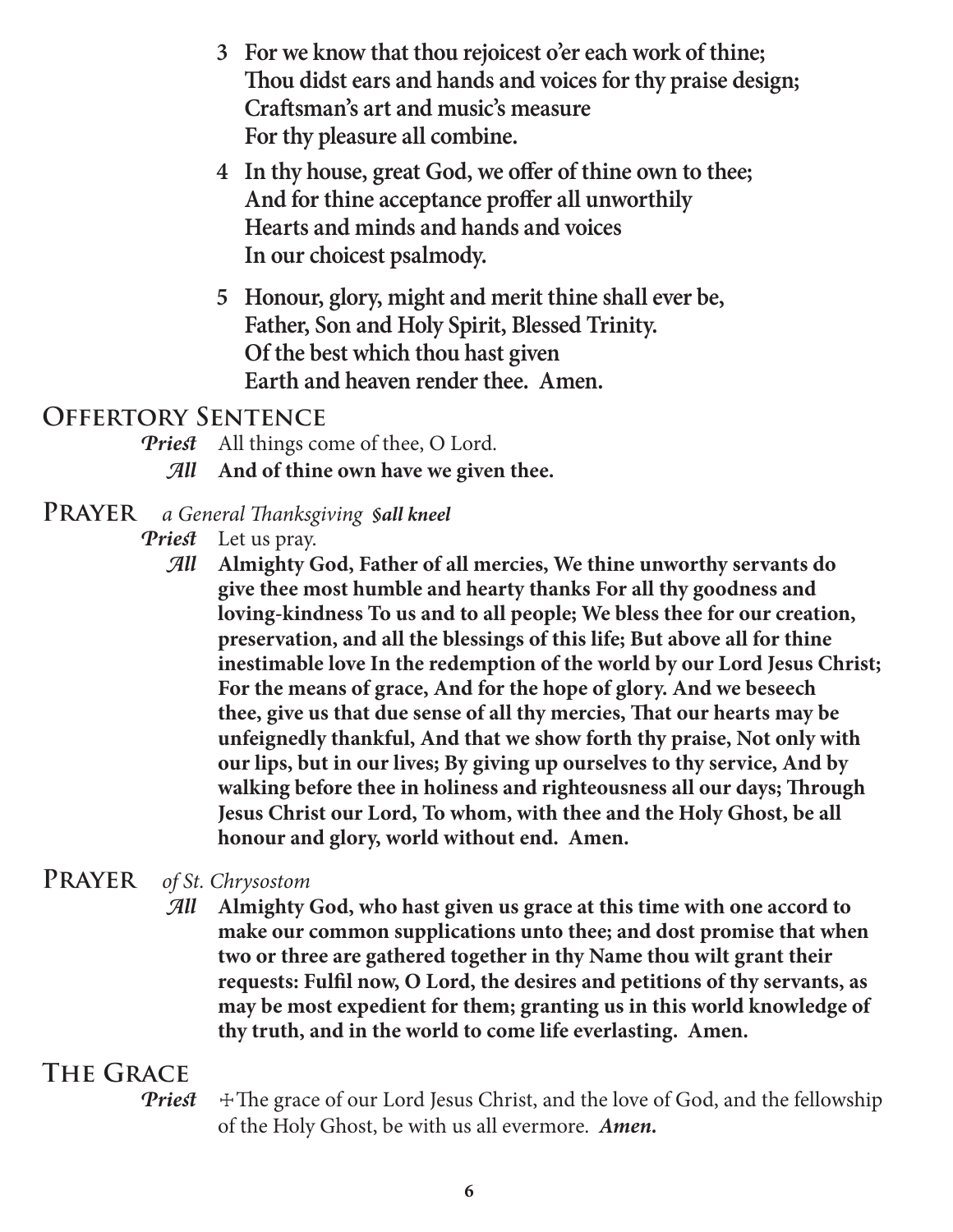**HYMN** *Labente jam solis rota §stand* ST. PETER CM

*Words:* New English Hymnal; *Music:* Alexander Reinagle (1799–1877)



- **1. As now the sun's declining rays At eventide descend, E'en so our years are sinking down To their appointed end.**
- **2. Lord, on the cross thine arms were stretched To draw the nations nigh; O grant us then that cross to love, And in those arms to die.**
- **3. To God the Father, God the Son, And God the Holy Ghost, All glory be from saints on earth, And from the angel host. Amen.**

## FINAL RESPONSES EDWARD NAYLOR (1867–1934)

- ℣ The Lord be with you. ℟ *And with thy spirit.*
- ℣ Let us bless the Lord. ℟ *Thanks be to God.*

# **Organ Voluntary**